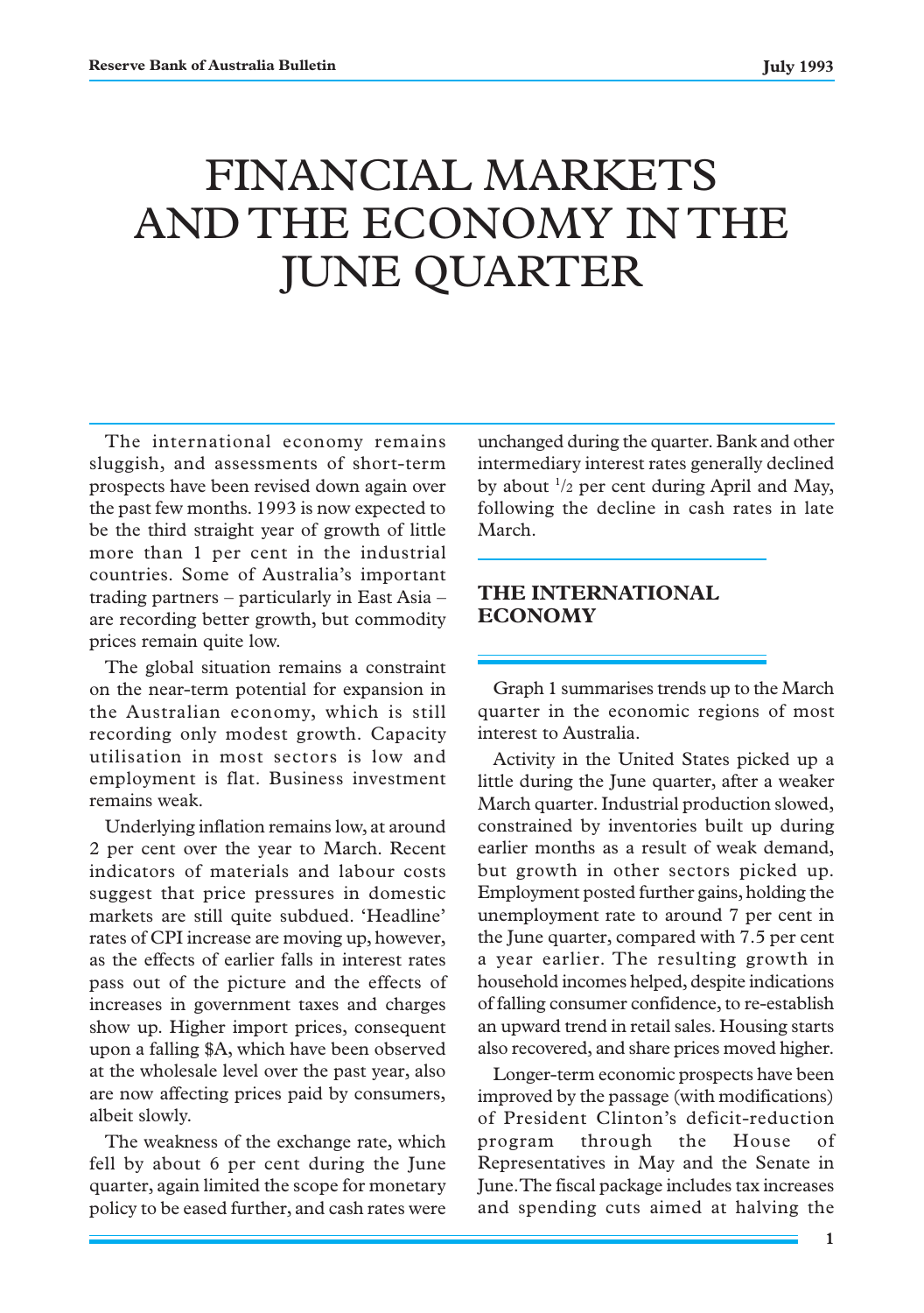

# **GDP GROWTH AND INFLATION**



Federal budget deficit, as a ratio to GDP, over a four-year period. The package is expected to be reconciled and then passed by both Houses of Congress before the August recess.

Price increases slowed in the United States during May, after several months of relatively large rises in monthly price indices. These had raised speculation in some quarters that US monetary policy might be tightened, and market interest rates had moved up. In the event, the Federal Reserve left monetary policy settings unchanged. The underlying rate of consumer price inflation appears to be around 3 to  $3^{1/2}$  per cent, with labour cost increases running well below that rate.

After contracting for three quarters, the Japanese economy recorded growth in real GDP of 0.7 per cent in the March quarter, on the back of a recovery in private consumption from low December quarter levels, and an increase in public sector spending flowing from the fiscal stimulus package enacted last year. A second fiscal package passed the Diet and is expected to have an impact on the economy later in the year. The share market responded positively to the package. Private sector demand, however, remains subdued, with both business and consumer confidence low. The sharp rise in the yen over recent months (Graph 2) is likely to hamper export growth. Increased political uncertainty has also complicated the short-term outlook, with the Japanese Government forced to an election, to be held on 18 July.

Rapid economic growth in China has helped other East Asian economies, especially Hong Kong and Taiwan, to maintain strong growth despite the recessions in North America and Japan. There are now increasing concerns about inflation in China, however, and steps are being taken to slow the rate of growth.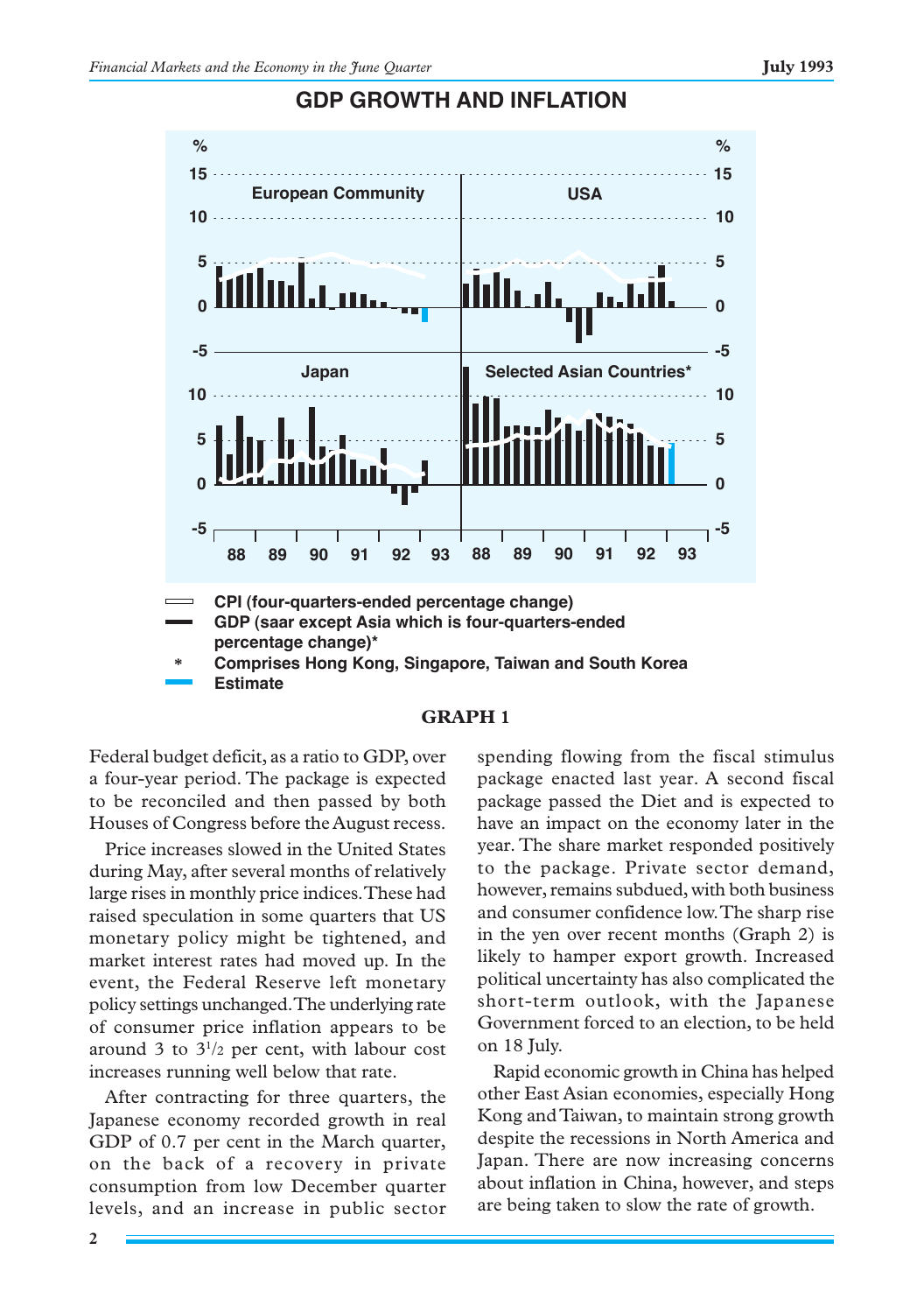In South Korea policies are now stimulatory, after a period of restraint directed towards lowering inflation. Singapore and Malaysia continue to record strong growth. Tighter policies in Thailand and the effect of global recession on Indonesian oil exports have slowed activity in those countries, but growth in both remains high by Western standards.

Economic activity in Europe is still suffering the effects of a contracting German economy. Real GDP in western Germany fell by 1.5 per cent in the March quarter, the fourth consecutive fall. Indicators for the June quarter are consistent with further weakness. Activity is also flat or falling in most other European countries, with industrial production and employment well below levels of a year ago in almost every case (Table 1). The main exception is the United Kingdom, where a modest recovery in output is now under way, after a deep and prolonged slump.

Inflation in most European countries is relatively low, but remains a policy concern in Germany. Western German consumer prices rose by 4.2 per cent over the year to May, although part of this increase (approximately half of a percentage point) reflected the rise in the value-added tax in January.

German short-term interest rates have fallen by about 0.6 of a percentage point since March. Those in other European countries have fallen by more than this, with authorities taking advantage of a weaker Deutschemark (Graph 2) to ease monetary policy. By early







July, several countries had lower interest rates than Germany.

# **THE DOMESTIC ECONOMY**

# **Activity and employment**

Economic activity has continued to expand at a relatively sluggish pace over recent months (Graph 3). The average measure of real GDP rose by 0.5 per cent in the March quarter, to be about  $2^{1/2}$  per cent higher than a year earlier. Consumer spending was subdued, while dwelling investment fell slightly. Business investment remains low. Public spending grew strongly in the quarter, more than offsetting the weakness in private

### **TABLE 1: EUROPE – SELECTED INDICATORS**

|                    | Industrial |     | Employment<br>Production |     |  |
|--------------------|------------|-----|--------------------------|-----|--|
| France             | $-3.5$     | Apr | $-0.9$                   | Mar |  |
| West Germany       | $-8.3$     | May | $-1.5$                   | Apr |  |
| Italy              | $-3.6$     | Apr | $-4.9$                   | Mar |  |
| <b>Netherlands</b> | $-1.4$     | Apr | 0.0                      | Dec |  |
| Spain              | $-6.6$     | Mar | 0.0                      | Jun |  |
| Sweden             | $-4.1$     | Mar | $-5.8$                   | Apr |  |
| Switzerland        | $-4.2$     | Mar | $-4.2$                   | Mar |  |
| United Kingdom     | $+1.4$     | Apr | $-2.8$                   | Dec |  |

*(percentage increases on a year earlier, for three-months to month shown)*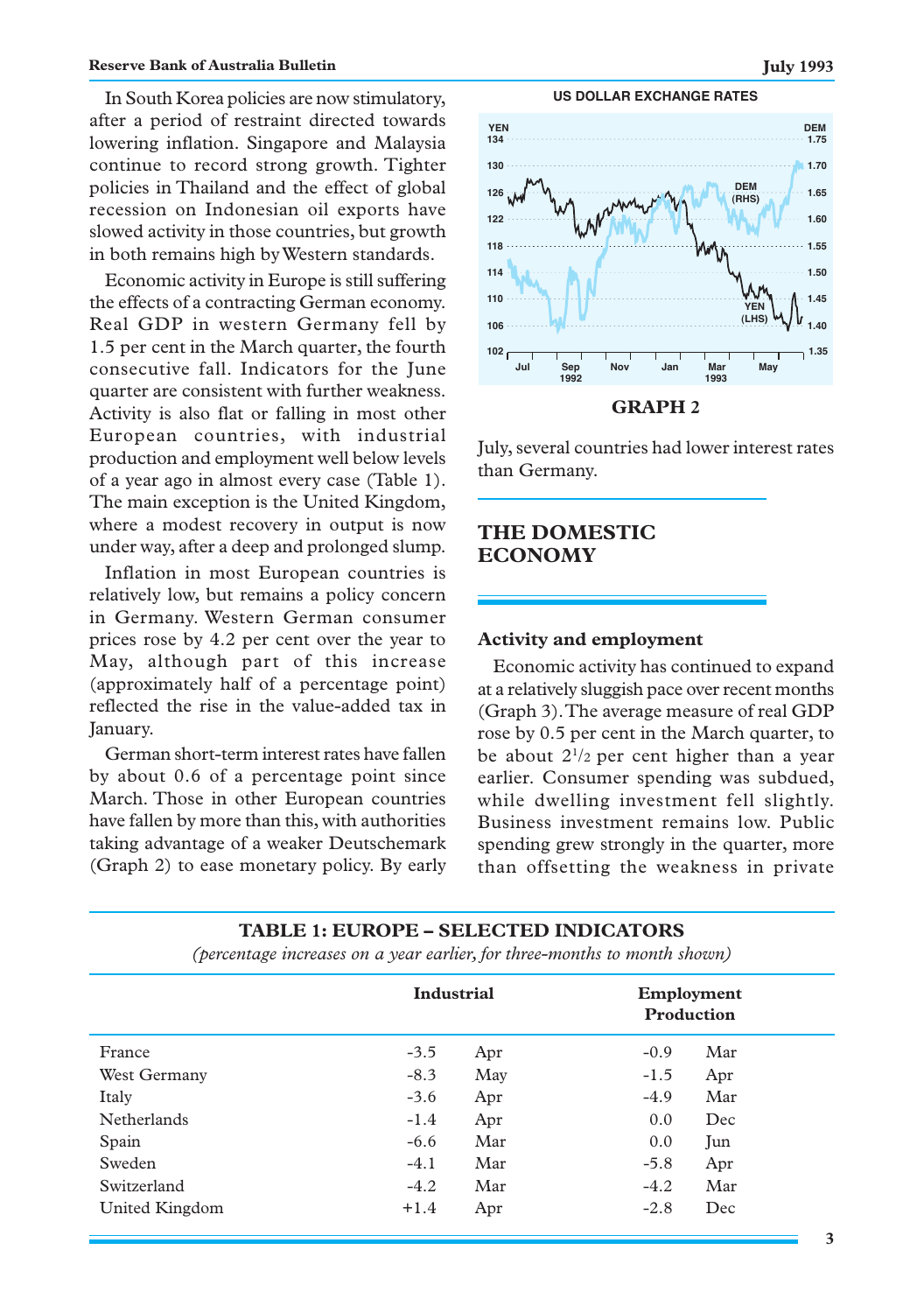



#### **GRAPH 3**

demand. Net external demand was weak, with the fall in net exports equivalent to 0.5 per cent of GDP. Part of the increase in production went into stocks.

The indicators available for the June quarter provide little evidence of any pick-up in the pace of growth. *Consumer spending* has been constrained by subdued household income growth, a result of flat employment and modest wages growth. The value of retail trade rose by 0.7 per cent in April, and a further 2.9 per cent in May, to be about 4 per cent higher than a year earlier. This followed three quarters in which real retail trade had fallen (Graph 4). Registrations of passenger vehicles fell by 4.2 per cent in May following a rise of 1.8 per cent in April. Average registrations in these two months were 1.5 per cent higher



#### **RETAIL TRADE AND HOUSEHOLD INCOME**

**GRAPH 4**

than in the March quarter, but still at quite low levels overall. Consumer sentiment, as measured by the Westpac/Melbourne Institute survey, increased in April and May but fell sharply in June. The trend over the past year has been flat.

Leading indicators suggest that a slowing in the pace of expansion in *housing construction* is in prospect. The number of private dwelling commencements rose by 0.4 per cent in the March quarter, after rising by 3.2 per cent in the December quarter. Building approvals for private dwellings were 0.6 per cent lower in the three months to May than in the three months to February, suggesting that commencements may be close to flattening out. Housing finance approvals, however, continue at high levels, after showing signs of falling off earlier in the year, helped by a reduction in mortgage rates and intense competition among lenders.

The real value of *non-residential* commencements rose by 5.2 per cent (not seasonally adjusted) in the March quarter, reflecting the rise in approvals since mid 1992. The increase in approvals has been concentrated in shops and factories, which have more than offset falls for offices and hotels.

*Manufacturing output* rose by around 31 /2 per cent between the middle of 1992 and the March quarter of 1993. The latest ACCI/Westpac survey of the manufacturing sector points to a further increase in the June quarter. A significant proportion of respondents reported increases in output and orders and, in contrast with the past couple of years, outcomes were in line with expectations formed three months earlier (Graph 5). The increase in output was accompanied by a modest rise in the rate of capacity utilisation (though this remains quite low) and the majority of respondents expect their profits to rise over the next year.

A substantial pick-up in *business investment* is the major missing ingredient in the recovery and remains crucial to any acceleration in the pace of growth. Given the progress that has been made on repairing balance sheets, that factor should no longer be a general constraint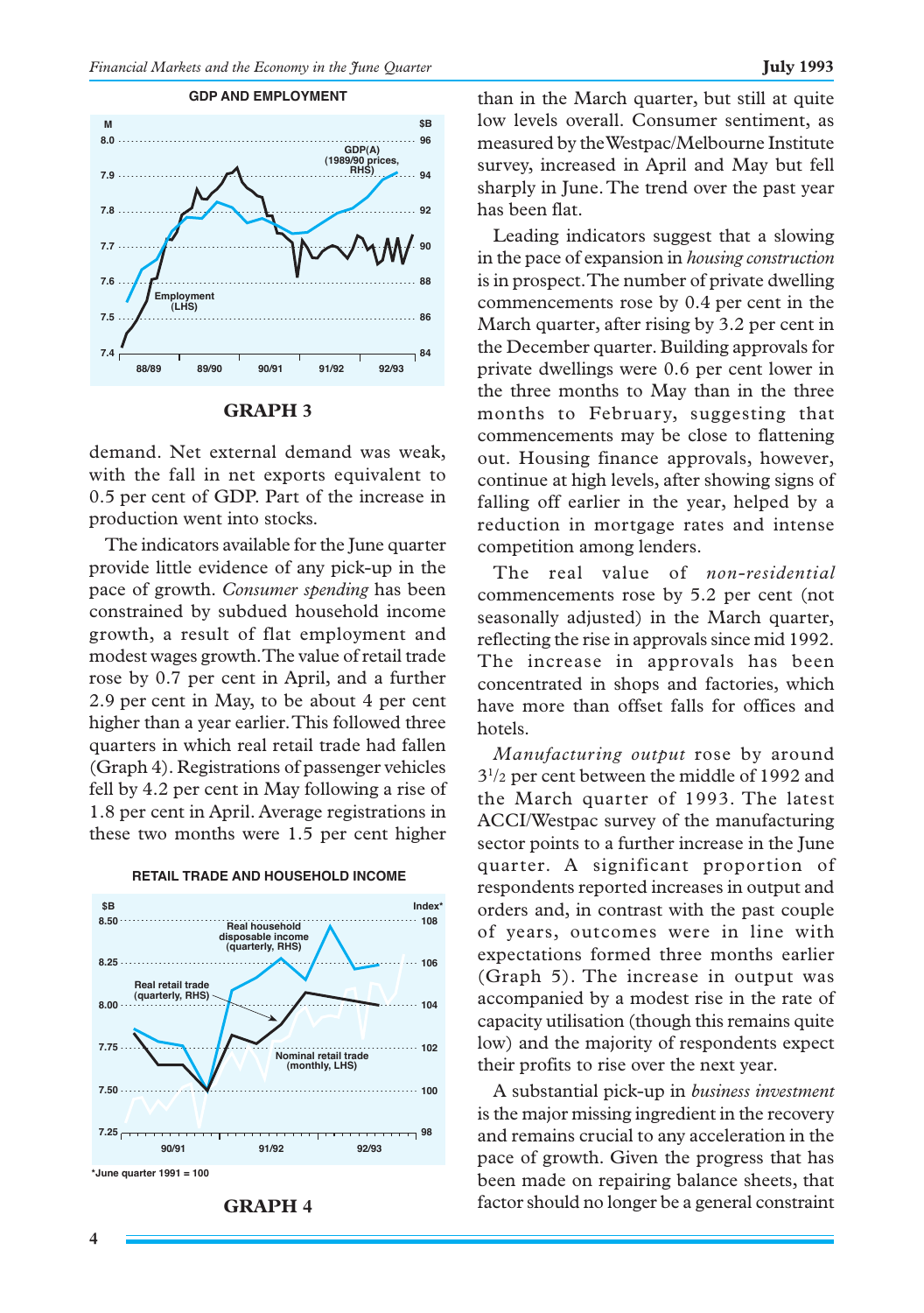

# **GRAPH 5**

to investment. Corporate profitability also has increased and there are a number of tax incentives in place. To date, however, excess capacity, sluggish demand growth and uncertainty over the outlook have outweighed these positive factors. Respondents to the ABS survey of capital expenditure are not yet signalling a big expansion in capital spending. Although the latest reading for 1993/94 is higher than the initial estimate, it remains below the corresponding reading for 1992/93 taken a year ago. In the latest survey, mining is the only major sector expecting a substantial rise, although about one-third of respondents to the ACCI/Westpac survey of manufacturers expect to increase their investment in plant and equipment over the next twelve months.

*External demand* is providing little stimulus to the Australian economy at this time. Exports of goods and services fell by 3.7 per cent in the March quarter; statistics for April and May suggest only a partial reversal of this fall.

With weak output growth, *labour market* conditions remain subdued. There is some evidence of a small increase in aggregate demand for labour. Full-time employment has been rising since late 1992, for example, while part-time employment has been falling. This shift from part-time to full-time work, together with higher overtime hours worked, suggests a small rise in total hours worked in the economy. Job vacancy series also have been rising, although not at a uniform pace. The vacancies measure compiled by the ABS rose by 9.5 per cent in the three months to May, more than reversing a fall in the previous quarter, to be 24 per cent higher than a year earlier. This series, however, may be affected by the operation of government-funded wage-subsidy programs, and may overstate the underlying demand for labour in the private sector. Other measures of vacancies are weaker, though still higher than a year ago. The ANZ measure, for example, based on newspaper advertisements, was 2.3 per cent higher on average in the June quarter, and nearly 10 per cent higher than a year earlier.

There has been no real pick-up in aggregate numbers employed. Employment fell by 75,000 in April and then rose by 84,000 over May and June. Monthly fluctuations aside, employment is little changed since mid 1991 (Graph 3). The public sector and large corporate employers have continued to shed staff during the recovery, about offsetting growth in numbers employed in smaller private businesses.

With little employment growth, the rate of unemployment has only fallen below the peak of 11.3 per cent reached late last year because of lower rates of labour force participation (Graph 6).



#### **GRAPH 6**

#### **Prices and costs**

The CPI increased by 0.9 per cent in the March quarter and by 1.2 per cent over the year to March. This was the first substantial rise in the "headline" rate of inflation in two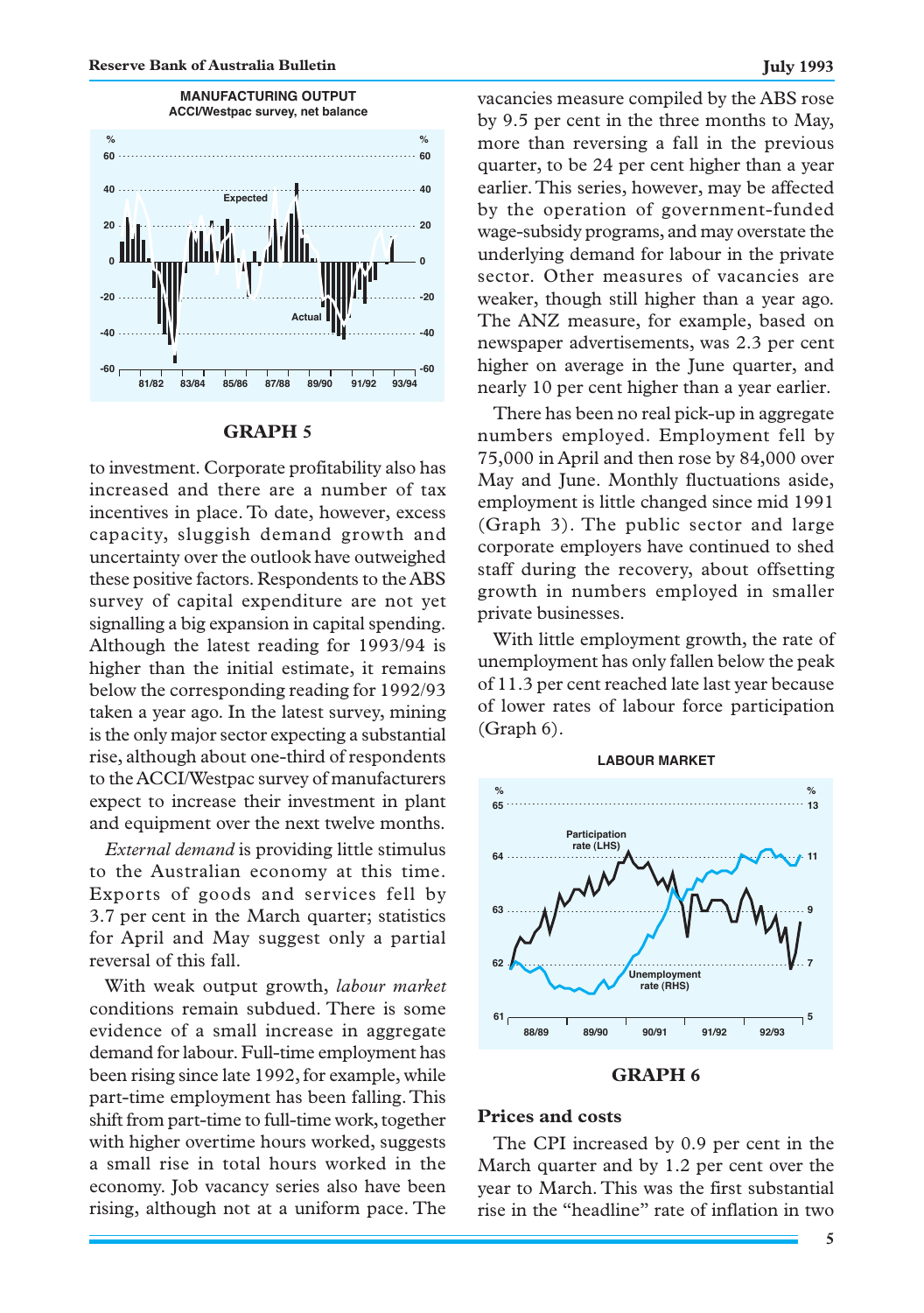years (Graph 7). An important influence was the fact that mortgage interest charges, which had been falling quickly during 1991 and 1992 as interest rates declined, have been more stable during 1993. The result was also affected by substantial increases in a number of government taxes and charges. An estimate of the prices of goods and services provided by the private sector, which excludes most of these effects, rose by 0.5 per cent in the quarter, and by 2.4 per cent over the year. This figure is still influenced by the large rise in tobacco taxes; adjusted for that effect, private sector prices rose by around 13 /4 per cent over the year to March.



# **GRAPH 7**

The price effects of the fall in the Australian dollar have been emerging over recent months, although to this time at least they have been somewhat smaller than earlier expected. The import price index rose by nearly 10 per cent over the year to January, but fell slightly in February and March and was little changed in April, in line with the firming of the exchange rate between January and March. The prices of those items in the CPI which are wholly or predominantly imported increased by 0.5 per cent in the March quarter and by only 1.5 per cent over the year, making a negligible contribution to the rise in the CPI (Graph 8). This relatively small rise reflects mainly the sluggish pace of domestic demand growth, which is inhibiting 'pass-through' at this time. Further rises in import prices can be expected in the quarters ahead, as



#### **GRAPH 8**

importers seek to recover margins. The most recent falls in the exchange rate, should they be sustained, will also put some additional upward pressure on the CPI in due course.

The domestic environment suggests that the chances of absorbing these increases in import prices without a significant lasting rise in inflation are reasonably good. Domestic costs, for example, have been mostly flat over recent months. Prices for domestically-produced inputs into manufacturing fell in six of the eight months to April, to be 2.6 per cent higher in April than a year earlier. Prices of materials used in non housing construction were up 1.1 per cent over the year. Prices of materials used in house building rose by 0.9 per cent in April, to be 3.6 per cent higher than a year earlier. Only a small part of this rise can be ascribed to the high level of housing construction (which is plateauing anyway); much of it reflects the rise in international timber prices associated with supply disruptions in North America.

With the labour market characterised by substantial excess supply, and with no centralised wage increase for two years, labour costs are very subdued (Table 2). Underlying wage pressures are best characterised by the 0.8 per cent rise in ordinary time earnings in the year to February; private sector earnings rose by only 0.4 per cent over the year while public sector earnings rose by 1.8 per cent. These modest increases are helping to maintain low inflation. Enterprise bargaining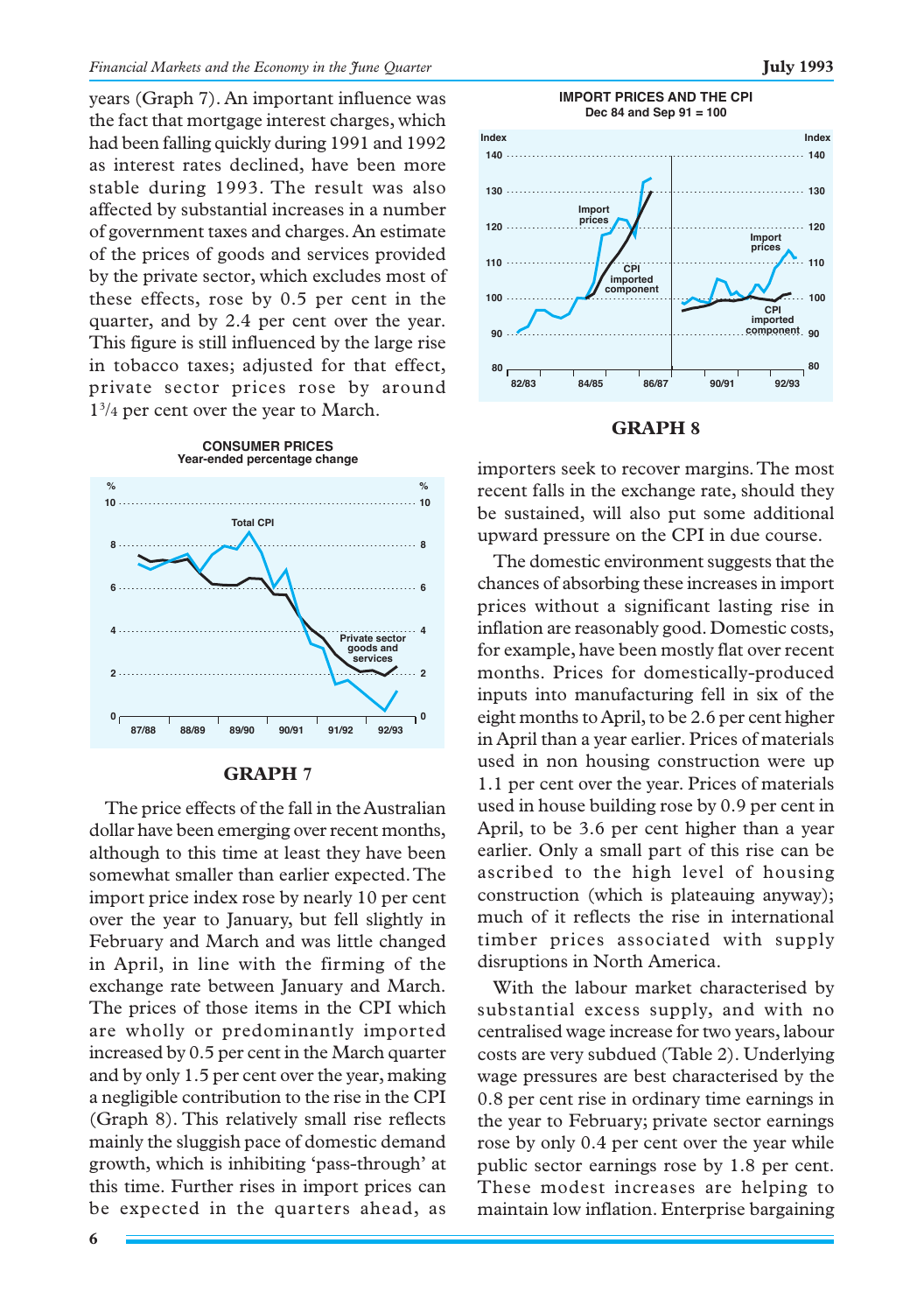|                              | 1991 | 1992 | 1993 |
|------------------------------|------|------|------|
| Awards                       | 4.7  | 3.5  | 0.9  |
| Ordinary time earnings (OTE) | 7.5  | 4.4  | 0.8  |
| Private OTE                  | 7.5  | 3.8  | 0.4  |
| Unit labour costs            | 6.9  | 1.4  | 1.6  |

# **TABLE 2: LABOUR COSTS**

*(Percentage change, year to March quarter)*

continues to spread, with about 12 per cent of wage and salary earners covered by registered workplace agreements by mid 1993.

# **Balance of Payments and Commodity Prices**

Balance of payments statistics have been unusually volatile over recent months, and short-term comparisons can be misleading. With eleven months of data for 1992/93 available, however, the broad trends for the financial year are clear (Table 3). Over that eleven-month period, the current account deficit ran at an annual rate of around \$151 /2 billion, equivalent to about 4 per cent of GDP. The merchandise trade account recorded a surplus of \$0.5 billion, compared with \$3.9 billion in 1991/92. The steady, if slow, growth in the Australian economy has pushed up import volumes, while exports, although still growing, have been constrained by a weak world economy. Lower commodity prices helped to push down the exchange rate, which in turn increased import prices, and these price effects made a major contribution to the rise of around 17 per cent in the value of imports (Graph 9). Net income and transfers were little changed from the previous year.



# **GRAPH 9**

Commodity prices have generally remained at low levels over the past few months. In June, the commodity price index in SDRs was about 1 per cent lower than six months earlier, and 27 per cent below the peak in June 1989. While further significant declines in commodity

| <b>TABLE 3: BALANCE OF PAYMENTS</b><br>(\$ billion) |         |                                  |  |  |
|-----------------------------------------------------|---------|----------------------------------|--|--|
|                                                     | 1991/92 | 11 months to<br>May 1993 $\star$ |  |  |
| Exports                                             | 54.9    | 59.7                             |  |  |
| Imports                                             | $-51.0$ | $-59.2$                          |  |  |
| Trade balance                                       | 3.9     | 0.5                              |  |  |
| Net services                                        | $-2.6$  | $-2.7$                           |  |  |
| Net income and transfers                            | $-13.7$ | $-13.3$                          |  |  |
| Balance on current account                          | $-12.4$ | $-15.5$                          |  |  |

\* seasonally-adjusted annual rate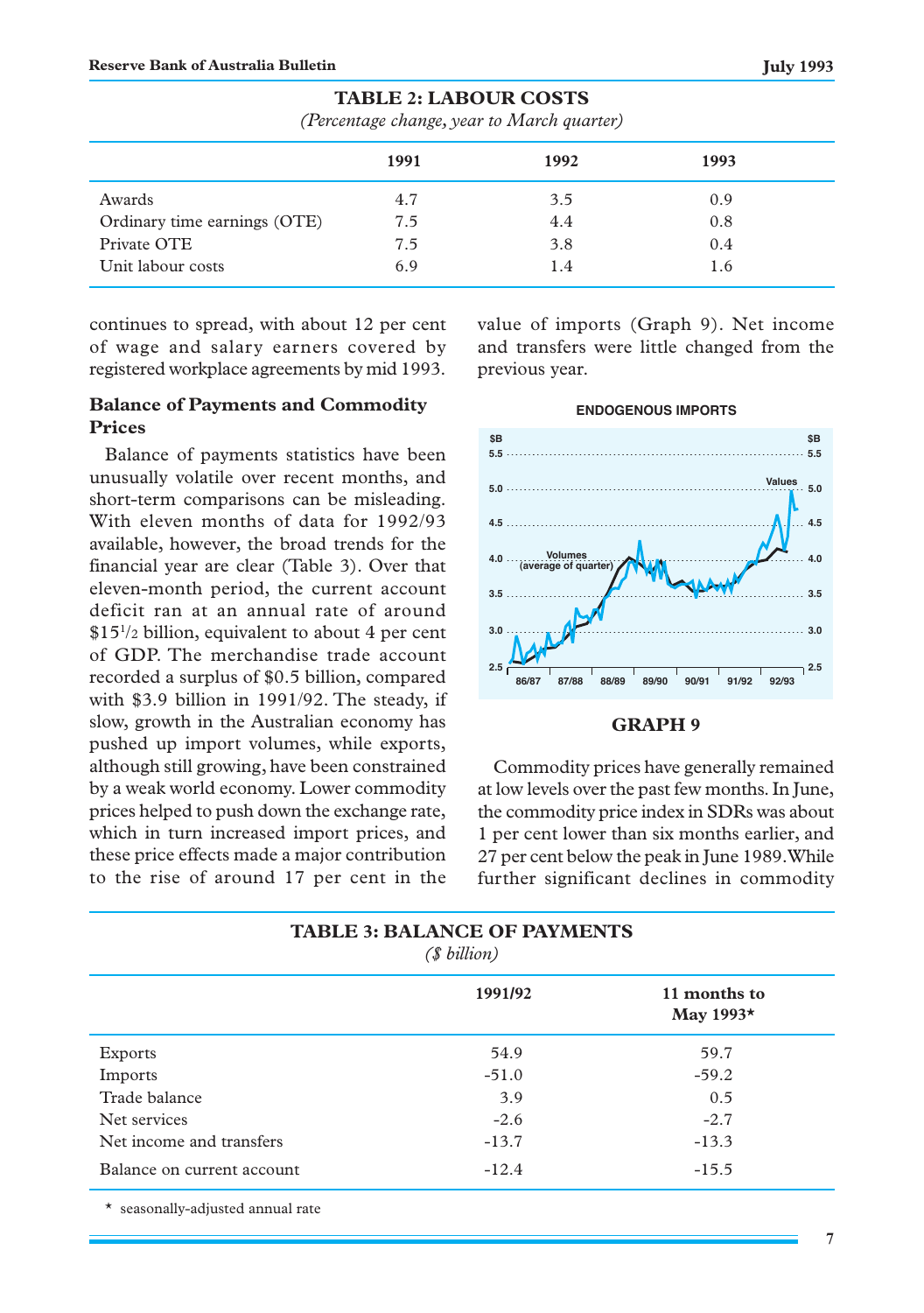prices appear to be unlikely, the continued slow recovery in the major industrial countries, together with large stocks of some products, is likely to dampen any tendency for commodity prices to rise significantly in the near future (Graph 10).

In the eleven months to May, the current account deficit was financed largely by official sector capital flows; State governments borrowed \$8.7 billion abroad and the Reserve Bank reduced its Official Reserve Assets by \$4.2 billion.

**OECD PRODUCTION AND REAL**

#### **COMMODITY PRICES % Index 12 115 OECD industrial production (Year-ended percentage change, LHS) 9 110 6 105 100 3 0 95** тm **-3 90 Real commodity prices\* (RHS)**

**82/83 84/85 86/87 88/89 90/91 92/93 \*RBA commodity price index deflated by import prices (less computers)**

**80 85**



At the end of March 1993, total net liabilities owed abroad amounted to \$208 billion (53 per cent of GDP). Net foreign debt was \$161 billion (41 per cent of GDP), of which official sector debt was \$31 billion.

# **Monetary and Credit Conditions**

Credit conditions eased slightly during the June quarter, with the 0.5 per cent reduction in cash rates in late March flowing into similar cuts in intermediaries' deposit and loan rates between mid April and early May. Business indicator rates now range from 9.5 to 10 per cent. The predominant rate for owner-occupied housing loans is 9.5 per cent.

The full response of borrowing demands to these changes is yet to be seen but, on the evidence available, overall growth in credit remains very slow. Credit provided to the private sector by financial intermediaries

**-9 -6** increased by about 1 per cent in the three months to May (3.9 per cent at an annual rate), to be just over 2 per cent higher than a year earlier (Table 4). The increase was a result of strong demand for housing loans, the outstanding value of which has increased by more than 18 per cent over the year. This strength reflects the expansion in dwelling investment, and is underpinned by the attractive packages on offer to borrowers. In May and June the competition to lend for housing intensified with the announcement of 'headline' rates as low as 5 per cent for six months or 6.5 per cent for one year. While there are substantial short-run cash flow benefits to households from such special deals, the interest rate on these loans reverts to the standard variable rate after the initial period. The effective rate over the life of an average loan is around 9.2 per cent, only a little below the predominant standard rate.

Credit extended for other purposes remains flat. Other personal credit is largely unchanged from mid 1992, which is consistent with relatively low growth in purchases of household durables and motor vehicles. Demand for business credit is very weak, reflecting low investment and continuing balance sheet restructuring. Business credit outstanding fell in April and May, offsetting the rises in February and March. Adjusting for statistical re-classifications, this left business credit some 3 per cent lower than a year earlier. Equity raisings, which were very strong during 1992 and then weakened early in 1993, picked up a little in May.

Competition to attract small to mediumsized business borrowers has stepped up, with some banks offering further special deals. These include discounts of up to  $2^{1/4}$  per cent for variable rate loans or competitively-priced fixed rate loans for terms of up to seven years. Evidence from the ACCI/Westpac survey of manufacturers suggests that the combination of lower general interest rates and the various special offers have improved perceptions of the availability of finance, for both small and large firms (Graph 11).

Growth in the broader monetary aggregates, M3 and Broad Money, has been fairly slow,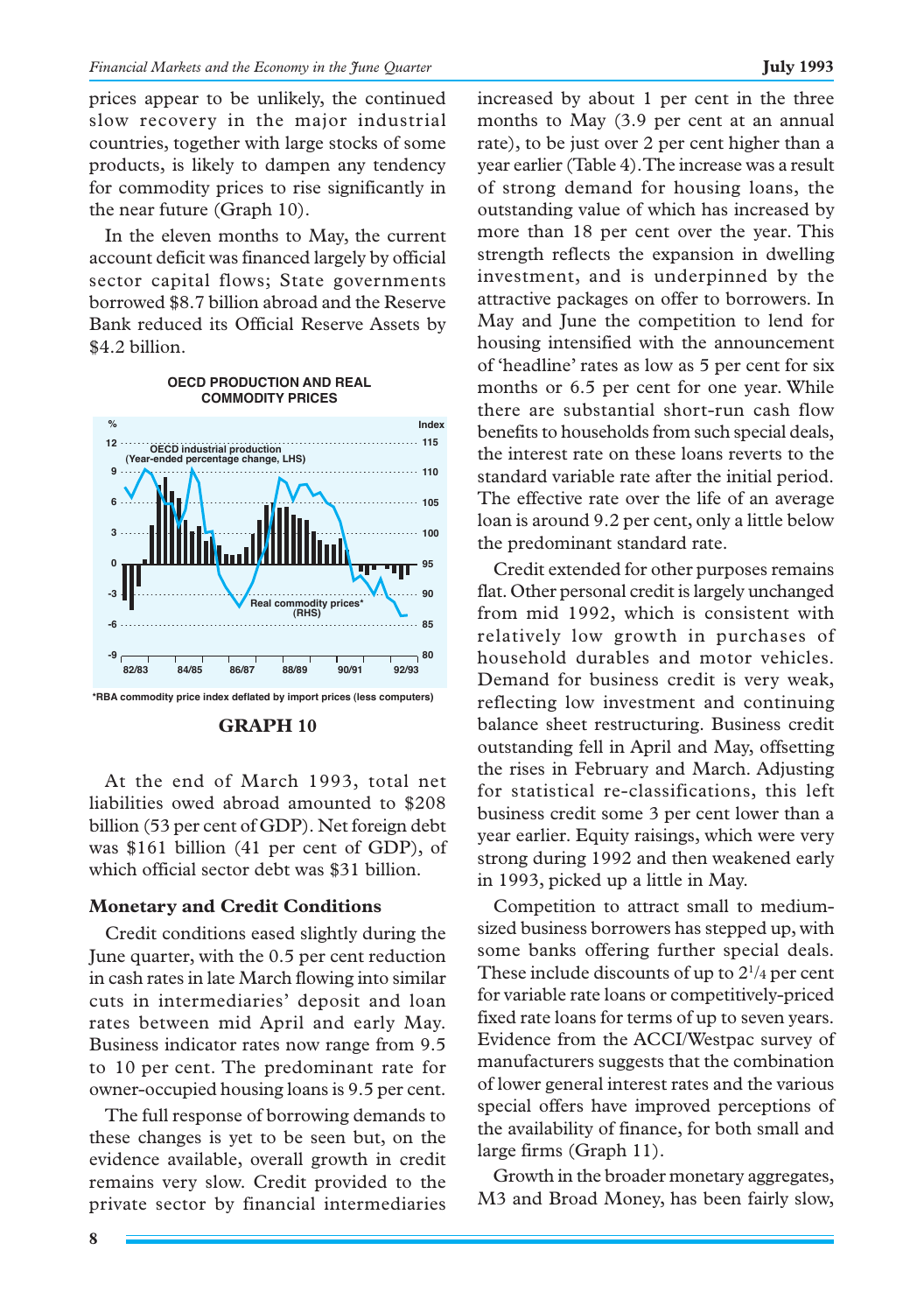

# **DIFFICULTY OF OBTAINING FINANCE FOR MANUFACTURING FIRMS**

#### **GRAPH 11**

consistent with the moderate funding requirements of financial intermediaries. M1 growth remains volatile, affected by the introduction of new types of account which affect deposit classifications in the statistics. Currency growth is on a trend of around 5-6 per cent per annum, consistent with the moderate growth in nominal spending.

# **Financial Markets**

The exchange rate was the major focus of attention in financial markets in the June quarter. The rate was under downward pressure for much of the quarter, and subject to more volatility than had been evident for some time. These developments also had a significant influence on the behaviour of domestic markets, in particular tempering the bullish tone that was tending to exert itself in those markets.

The weakness of the exchange rate reflected a number of factors. The most important was the downward revision to short-term growth prospects for the world economy, and the associated weakening in commodity prices. These effects re-emerged in April and continued through most of the quarter.

Another important influence was the run of poor current account data. The exchange rate weakened noticeably around the times these data were published, but particularly when the April figure was published at the end of May. Markets had been expecting a low deficit after the sharp increase the previous month, and were disappointed by another high figure. Over the space of a couple of days, the exchange rate fell by about US2 cents, to under US67 cents. This was around the lows reached last January. The exchange rate traded mainly between US66.5 cents and US67.5 cents over the rest of the quarter (Graph 12), before picking up a little, to over US68 cents, in early July on the back of a rise in some commodity prices, particularly gold prices.

In trade-weighted terms, the exchange rate weakened more than it did against the US dollar. This reflected the fact that the yen continued to strengthen sharply against all currencies during the quarter. Against the US dollar, the yen was up by 7 per cent over

| (seasonaily-aajustea, inree-monin annualisea rate of growth) |               |               |                 |  |  |
|--------------------------------------------------------------|---------------|---------------|-----------------|--|--|
|                                                              | November 1992 | February 1993 | <b>May 1993</b> |  |  |
| Currency                                                     | 7.7           | 6.3           | 5.9             |  |  |
| M1                                                           | 6.4           | 8.0           | 15.2            |  |  |
| M <sub>3</sub>                                               | 0.3           | 9.3           | 4.0             |  |  |
| <b>Broad Money</b>                                           | $-1.5$        | 3.1           | 5.6             |  |  |
| Credit                                                       | 3.3           | 1.2           | 3.9             |  |  |
| Housing                                                      | 19.0          | 16.3          | 17.8            |  |  |
| Personal                                                     | 2.2           | 0.4           | $-0.9$          |  |  |
| <b>Business</b>                                              | $-3.1$        | $-3.4$        | $-2.8$          |  |  |

**TABLE 4: GROWTH IN MONEY AND CREDIT\*** *(seasonally-adjusted, three-month annualised rate of growth)*

\* adjusted for statistical reclassifications where appropriate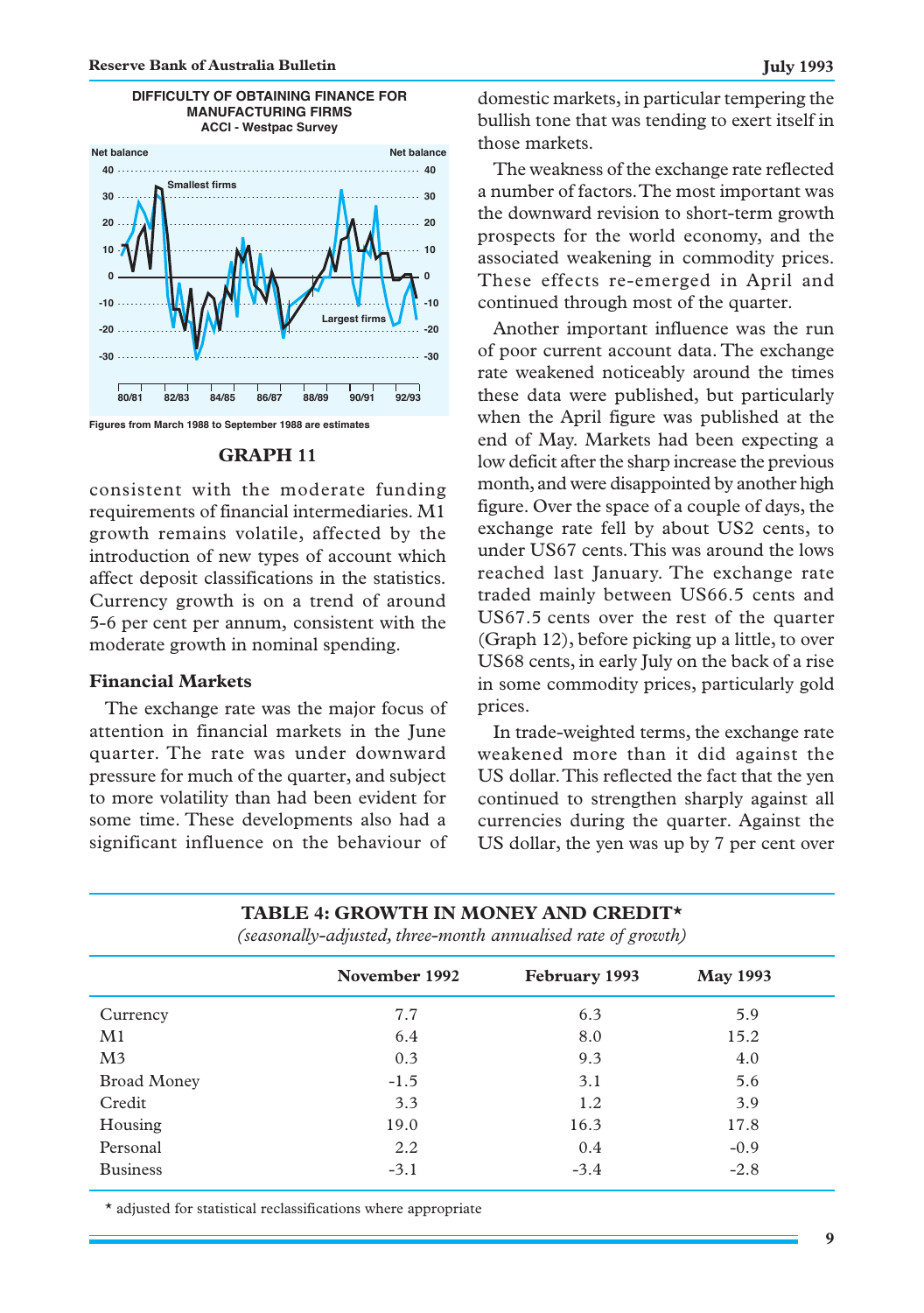



# **GRAPH 12**

the quarter; against the Deutschemark, it was up by more (11 per cent) as the Deutschemark itself tended to weaken over the quarter (Graph 2). Reflecting these influences, the trade-weighted index reached a new low of 49.1 in early June. It recovered a little to 49.5 at the end of the quarter, down 6 per cent during the quarter and 10 per cent over the year. This followed a fall of 8 per cent the previous year.

The Bank intervened in the market on several occasions to moderate the fall in the exchange rate. Over the quarter, the Bank made net purchases of Australian dollars amounting to \$1,658 million, compared with \$1,376 million in the previous quarter.

The effects of the softer exchange rate was evident at both the short and long ends of the yield curve. At the short end, rates were fairly steady during the quarter. Cash rates were maintained at 5.25 per cent, after the easing of 0.5 per cent in late March, and security yields by and large traded around a similar level (Graph 13). This steadiness, however, reflected tension between the effects of generally weak economic data released during the quarter, which tended to spur markets to push yields down in anticipation of a further policy easing, and the weakness in the exchange rate, which operated to dispel expectations of an easing and pull yields back to the prevailing cash rate. Yields on 90-day bank bills ended the quarter at 5.25 per cent.



#### **GRAPH 13**

The steadiness in Australian short-term rates was against a backdrop of unchanged rates in the US and Japan, but falling rates in Europe (Graph 14). In the United States and Japan, short-term rates remained around 3 per cent. In Germany, as noted earlier, rates were reduced by about 0.6 per cent over the quarter, to 7.6 per cent (they have fallen by a further 0.3 per cent since). Other European countries also cut their rates during the quarter, in some cases by more than Germany.

In the bond market, yields fluctuated over the first half of the quarter in response to nervousness about the exchange rate. They reached their high point (7.8 per cent) in early June at the time of the sharp fall in the exchange rate. An additional factor during this period was the rise in bond yields overseas.

#### **SHORT-TERM INTEREST RATES**



### **GRAPH 14**